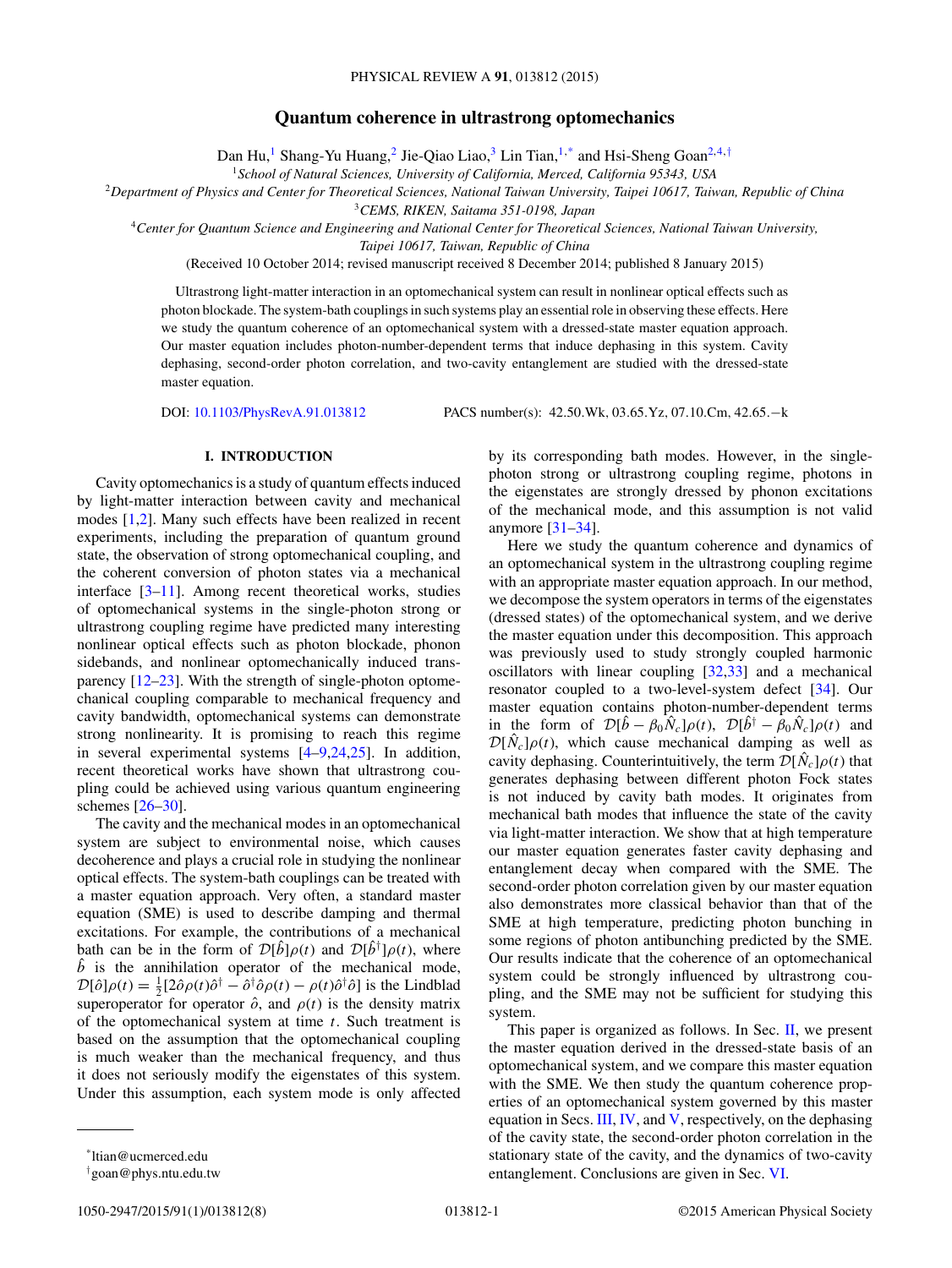# **II. DRESSED-STATE MASTER EQUATION**

<span id="page-1-0"></span>We consider an optomechanical system with one cavity mode and one mechanical mode coupling via radiationpressure interaction. The Hamiltonian of this system is  $(\hbar = 1)$ 

$$
\hat{H}_s = \omega_c \hat{a}^\dagger \hat{a} + \omega_m \hat{b}^\dagger \hat{b} - g_0 \hat{a}^\dagger \hat{a} (\hat{b} + \hat{b}^\dagger), \tag{1}
$$

where  $\omega_c$  ( $\omega_m$ ) is the cavity (mechanical) frequency,  $g_0$  is the strength of the single-photon optomechanical coupling, and  $\hat{a}$  ( $\hat{b}$ ) is the annihilation operator of the cavity (mechanical) mode. The eigenstates of this coupled system can be written as

$$
|n,k^{(n)}\rangle = |n\rangle_c \otimes e^{n\beta_0(\hat{b}^\dagger - \hat{b})}|k\rangle_m \tag{2}
$$

with cavity photon number *n* and phonon number *k* for the mechanical mode. Here the state  $|k^{(n)}\rangle$  is the mechanical Fock state  $|k\rangle_m$  shifted with a displacement  $n\beta_0$  that is proportional to the cavity photon number *n* and  $\beta_0 = g_0/\omega_m$ . In other words, the eigenstates are dressed states in which the cavity photon excites a photon-number-dependent mechanical displacement due to the optomechanical coupling. The corresponding eigenenergies of these states are  $\varepsilon_{n,k} = n\omega_c +$  $k\omega_m - n^2 g_0^2/\omega_m$ , as illustrated in Fig. 1. In this work, we study an optomechanical system in a ultrastrong coupling regime with single-photon optomechanical coupling  $g_0$  comparable to (or larger than) the mechanical frequency and the cavity bandwidth  $\kappa$ . In this regime, the mechanical component of the eigenstates is strongly shifted by optomechanical coupling with a displacement proportional to the cavity photon number [\[12–14,28\]](#page-6-0).

The cavity and the mechanical modes couple to environmental degrees of freedom that induce damping and thermal excitations in the optomechanical system (see Fig. 1). The system-bath couplings can be written as  $\hat{H}_{b}^{I} = \hat{H}_{cb}^{I} + \hat{H}_{mb}^{I}$  in the interaction picture with [\[31\]](#page-7-0)

$$
\hat{H}_{cb}^{I} = \hat{a}^{\dagger}(t)\hat{\Gamma}_{c}(t) + \hat{\Gamma}_{c}^{\dagger}(t)\hat{a}(t),
$$
\n(3)



FIG. 1. (Color online) Schematic energy diagram and systembath coupling of the optomechanical system (with only the zero-, one-, and two-photon subspaces shown). The arrows indicate transitions induced by cavity (blue) and mechanical (black) bath modes.

$$
\hat{H}_{mb}^I = [\hat{b}(t) + \hat{b}^\dagger(t)][\hat{\Gamma}_m(t) + \hat{\Gamma}_m^\dagger(t)].\tag{4}
$$

The system operator  $\hat{a}(t) = e^{i\hat{H}_s t} \hat{a} e^{-i\hat{H}_s t}$  can be decomposed in terms of the eigenstates as

$$
\hat{a}(t) = \sum_{n,k,j} e^{-i\Delta_{k,j}^{(n)}t} A_{j,k}^{(n)} |n-1,j^{(n-1)}\rangle \langle n,k^{(n)}|,
$$
 (5)

where the Franck-Condon factors  $A_{j,k}^{(n)} = \sqrt{n} \langle j^{(n-1)} | k^{(n)} \rangle$  are finite for  $j \neq k$ , indicating that  $\hat{a}(t)$  contains many phonon sidebands, and  $\Delta_{k,j}^{(n)} = (\varepsilon_{n,k} - \varepsilon_{n-1,j})$ . The operator  $\hat{b}(t) =$  $e^{i\hat{H}_s t} \hat{b} e^{-i\hat{H}_s t}$  can be simplified as

$$
\hat{b}(t) = e^{-i\omega_m t}(\hat{b} - \beta_0 \hat{N}_c) + \beta_0 \hat{N}_c
$$
\n(6)

with  $\hat{N}_c = \hat{a}^\dagger \hat{a}$  being the photon number operator. The operator  $\hat{\Gamma}_c(t)$  [ $\hat{\Gamma}_m(t)$ ] is the cavity (mechanical) bath operator with  $\hat{\Gamma}_c(t) = \sum_j g_{cj} e^{-i\omega_{cj}t} \hat{c}_{cj} [\hat{\Gamma}_m(t) = \sum_j g_{mj} e^{-i\omega_{mj}t} \hat{c}_{mj}]$  in terms of the annihilation operator  $\hat{c}_{cj}$  ( $\hat{c}_{mj}$ ), frequency  $\omega_{cj}$  $(\omega_{mj})$ , and coupling constant  $g_{cj}$  ( $g_{mj}$ ) of the bath modes. With  $\omega_c \gg \omega_m$ , the cavity bath spectral density  $J_c(\omega) =$ With  $\omega_c \gg \omega_m$ , the cavity bath spectral density  $J_c(\omega) = \sum_j |g_{cj}|^2 \delta(\omega - \omega_{cj})$  can be assumed to be flat over the whole range of relevant phonon sidebands with  $J_c(\omega_c)$  =  $\kappa/2\pi$ . We also assume that the mechanical bath spectral density  $J_m(\omega) = \sum_j |g_{mj}|^2 \delta(\omega - \omega_{mj})$  is of Ohmic form with  $J_m(\omega) = (\gamma_m \omega / 2\pi \omega_m)$ , and  $\gamma_m$  being the mechanical damping rate. At high temperature, this spectral density corresponds to a white noise on the mechanical mode [\[35\]](#page-7-0).

Under the Born-Markov and the rotating wave approximations (RWA), we then derive the full master equation of this system using the dressed-state operator decomposition given in Eqs.  $(5)$  and  $(6)$ . The master equation in the Schrödinger picture has the form

$$
\frac{d\rho(t)}{dt} = -i[\hat{H}_s, \rho(t)] + \gamma_m(n_{\text{th}} + 1)\mathcal{D}[\hat{b} - \beta_0 \hat{N}_c]\rho(t) \n+ \kappa \mathcal{D}[\hat{a}]\rho(t) + \gamma_m n_{\text{th}} \mathcal{D}[\hat{b}^\dagger - \beta_0 \hat{N}_c]\rho(t) \n+ 4\gamma_m(k_B T/\omega_m)\beta_0^2 \mathcal{D}[\hat{N}_c]\rho(t),
$$
\n(7)

where  $n_{\text{th}}$  is the thermal phonon occupation number at temperature *T*, and  $\mathcal{D}[\hat{\rho}]\rho(t)$  is the Lindblad superoperator. Hereafter we call this master equation the dressed-state master equation (DSME). The last term in this master equation is due to the low-frequency part of the mechanical noise [\[35\]](#page-7-0) and could induce dephasing between different photon number states. A detailed derivation of the DSME can be found in Appendix [A.](#page-3-0) In the limit of weak single-photon optomechanical coupling with  $\beta_0 \ll 1$ , the  $\beta_0$ -dependent terms in the DSME can be neglected. The DSME then becomes

$$
\frac{d\rho(t)}{dt} = -i[\hat{H}_s, \rho(t)] + \gamma_m (n_{\text{th}} + 1) \mathcal{D}[\hat{b}] \rho(t) \n+ \kappa \mathcal{D}[\hat{a}] \rho(t) + \gamma_m n_{\text{th}} \mathcal{D}[\hat{b}^\dagger] \rho(t),
$$
\n(8)

which has the familiar form of the SME often seen in the literature.

Compared with the SME, the extra terms in the DSME originate from the mechanical bath modes and the interaction between the cavity and the mechanical modes. This interaction results in the expression in Eq. (6). From Eq. (6) together with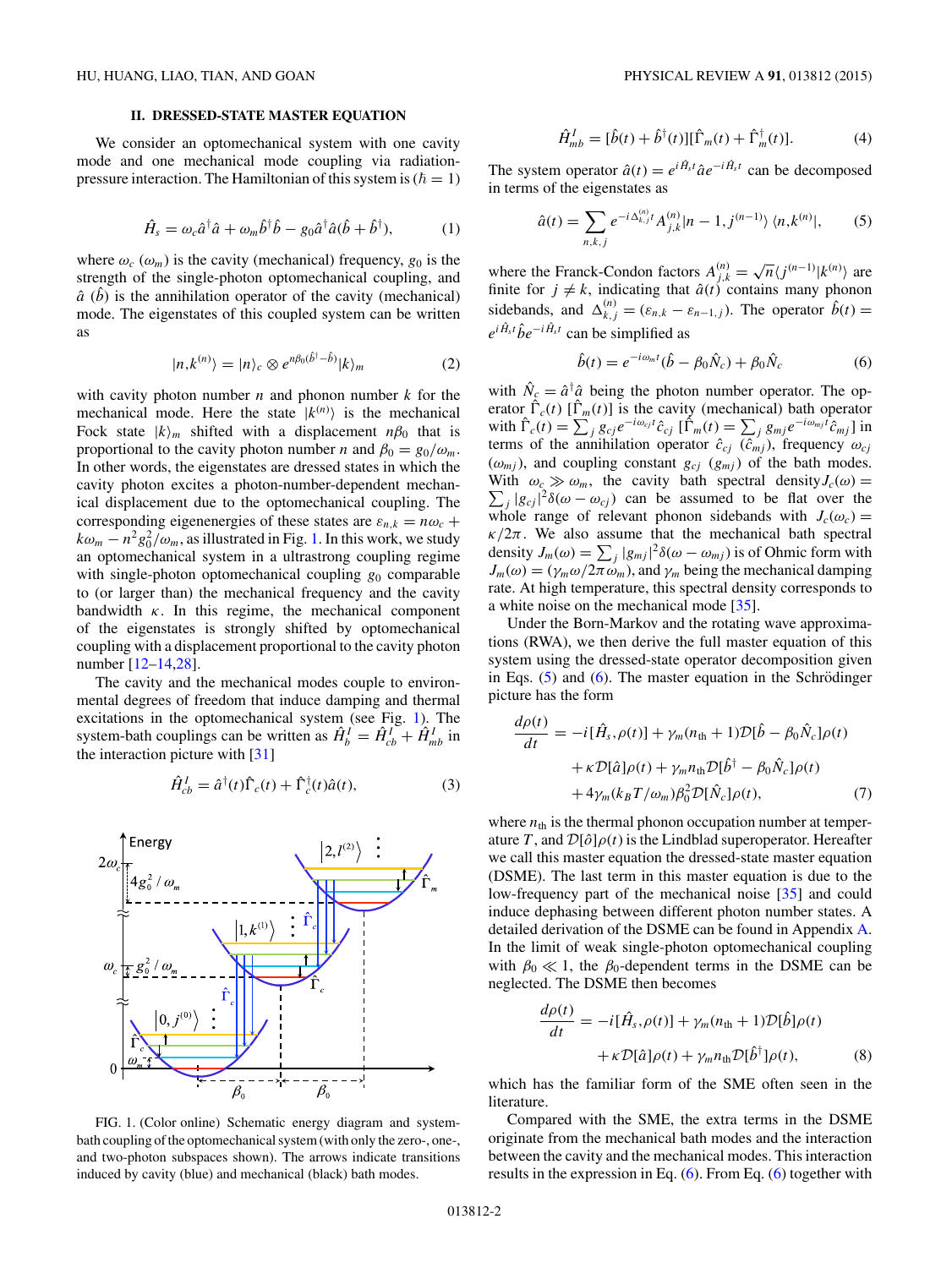<span id="page-2-0"></span>Eq. [\(4\)](#page-1-0), we see that the mechanical resonator-bath coupling generates two physical processes: (i) the exchange of phonons between the system and bath modes in the shifted basis, which gives rise to the  $\mathcal{D}[\hat{b} - \beta_0 \hat{N}_c]$  and  $\mathcal{D}[\hat{b}^{\dagger} - \beta_0 \hat{N}_c]$  terms in Eq. [\(7\)](#page-1-0); (ii) the shift of the mechanical displacement that depends on the photon number, which yields the last term in Eq. [\(7\)](#page-1-0). With  $\beta_0 \sim 1$  in the ultrastrong coupling regime, the extra terms can have a strong impact on the coherence and dynamics of the optomechanical system.

# **III. CAVITY DEPHASING**

The dynamics of an optomechanical system governed by the DSME could be quite different from the dynamics governed by the SME. We first study the dephasing of cavity states. Consider the optomechanical system in an initial state  $|\psi(0)\rangle = \frac{1}{\sqrt{2}}$  $\overline{Z}(0|0\rangle_c + |3\rangle_c)|0\rangle_m$ , with both the cavity and the mechanical modes in a pure state. We numerically simulate the time evolution of the density matrix of this system using the package in Ref. [\[36\]](#page-7-0). We then calculate the off-diagonal matrix element  $\rho_{03}(t) \equiv |c \langle 0| \text{Tr}_{m}[\rho(t)]|3 \rangle_c$  of the density matrix  $\rho(t)$ , where  $|0\rangle_c$ ,  $|3\rangle_c$  are photon number states and Tr<sub>*m*</sub> is a trace operation over the mechanical mode. This matrix element directly reflects the coherence of the cavity mode. In Fig. 2,  $\rho_{03}(t)$  from the DSME as well as from the SME is plotted. At  $n_{\text{th}} = 0$  (*T* = 0), the DSME result predicts stronger cavity coherence than that of the SME, with  $\rho_{03}(t)$  decreasing at a slower rate with the DSME. However, at  $n_{\text{th}} = 20$ , opposite behavior can be observed with  $\rho_{03}(t)$  decreasing at a faster rate with the DSME than that with the SME. These results indicate that the dephasing of the cavity is strongly affected by the  $\beta_0$ -dependent terms in Eq. [\(7\)](#page-1-0) even at moderate thermal occupation number, and the SME is not sufficient to correctly describe the time evolution of this system.

To explain the above result, we write the master equations in the interaction picture, which are given by Eqs.  $(A20)$ and  $(A21)$  in Appendix [A.](#page-3-0) In the interaction picture, the bath-induced terms in the DSME are exactly the same as that of Eq. [\(7\)](#page-1-0), only with  $\rho(t)$  replaced by the density matrix  $\rho^{I}(t)$  in the interaction picture. In the SME, with all other terms staying



FIG. 2. (Color online) Time envelope of  $|\rho_{03}(t)|$ . Thin (red) envelopes are for  $n_{\text{th}} = 0$ ; thick (blue) envelopes are for  $n_{\text{th}} = 20$ . The dotted curves are the actual time evolution of  $|\rho_{03}(t)|$ . Other parameters are  $g_0 = 0.8 \omega_m$ ,  $\kappa = 0.005 \omega_m$ , and  $\gamma_m = 0.00167 \omega_m$ .

the same as that in the DSME, the  $\mathcal{D}[\hat{N}_c]$  term has a different coefficient:  $\gamma_m(2n_{\text{th}} + 1)\beta_0^2$ . Hence at  $n_{\text{th}} = 0$  (*T* = 0), the SME has one more term than the DSME:  $\gamma_m \beta_0^2 \mathcal{D}[\hat{N}_c] \rho^I(t)$ , which explains the slower dephasing predicted by the DSME. At  $n_{\text{th}} = 20$  (finite *T*), the coefficient of the  $\mathcal{D}[\hat{N}_c]$  term in the DSME becomes larger than that in the SME, which predicts faster dephasing for the DSME.

The time evolution of the photon number average, in contrast, is not affected by the  $\beta_0$ -dependent terms in the master equation. It can be shown that with the DSME,  $\langle \hat{N}_c(t) \rangle$  =  $\exp(-\kappa t) \langle \hat{N}_c(0) \rangle$ , as given by Eq. [\(A22\)](#page-5-0) in Appendix [A,](#page-3-0) which is the usual photon exponential decay at a decay rate *κ*.

#### **IV. SECOND-ORDER PHOTON CORRELATION**

Photon correlation can be strongly affected by the radiationpressure interaction in an optomechanical system with ultrastrong coupling [\[13,16,17\]](#page-6-0). The second-order photon correlation at equal times defined as  $g^{(2)}(0) = \langle \hat{a}^\dagger \hat{a}^\dagger \hat{a} \hat{a} \rangle_{ss}/\langle \hat{a}^\dagger \hat{a} \rangle_{ss}^2$ is a widely used quantity to identify the quantum features of a photon state, such as antibunching. Here we study the behavior of  $g^{(2)}(0)$  of an optomechanical system governed by the DSME and the SME. The system is under a weak driving on the cavity mode. With the driving, the Hamiltonian  $\hat{H}_s$ in Eq. [\(7\)](#page-1-0) needs to be replaced by  $\tilde{H}_s' = \hat{H}_s + E_0(\hat{a}e^{i\omega_d t} +$  $\hat{a}^{\dagger}e^{-i\omega_d t}$ , where  $E_0(\omega_d)$  is the amplitude (frequency) of the driving field. In our numerical calculation [\[36\]](#page-7-0), we choose the detuning of the driving field  $\Delta_0 \equiv \omega_c - \omega_d$  to be at the single-photon resonance with  $\Delta_0 = g_0^2/\omega_m$ , i.e., the driving field can resonantly excite the transition between the ground state and the state  $|1,0^{(1)}\rangle$  [\[12,13\]](#page-6-0). We derive the photon correlation by solving the steady state of the master equations.

The photon correlation  $g^{(2)}(0)$  is plotted in Fig. 3 as a function of the dimensionless constant  $\beta_0 = g_0/\omega_m$ . Similar to that in previous works  $[13,17]$ ,  $g^{(2)}(0)$  demonstrates oscillating behavior with peak positions at  $\beta_0 = \sqrt{k/2}$  for integer number *k*. These peaks correspond to two-photon resonances at given phonon sidebands. At  $n_{\text{th}} = 0$ , the result with the DSME gives smaller  $g^{(2)}(0)$  values and indicates more quantumness in the photon state than that with the SME. On the other hand,



FIG. 3. (Color online) Photon correlation  $g^{(2)}(0)$  vs  $g_0/\omega_m$  at detuning  $\Delta_0 \equiv g_0^2/\omega_m$  and driving amplitude  $E_0 = 0.1\kappa$ . Thin (red) curves are for  $n_{\text{th}} = 0$ ; thick (blue) curves are for  $n_{\text{th}} = 10$ . Other parameters are  $\kappa = 0.005 \omega_m$  and  $\gamma_m = 0.0033 \omega_m$ .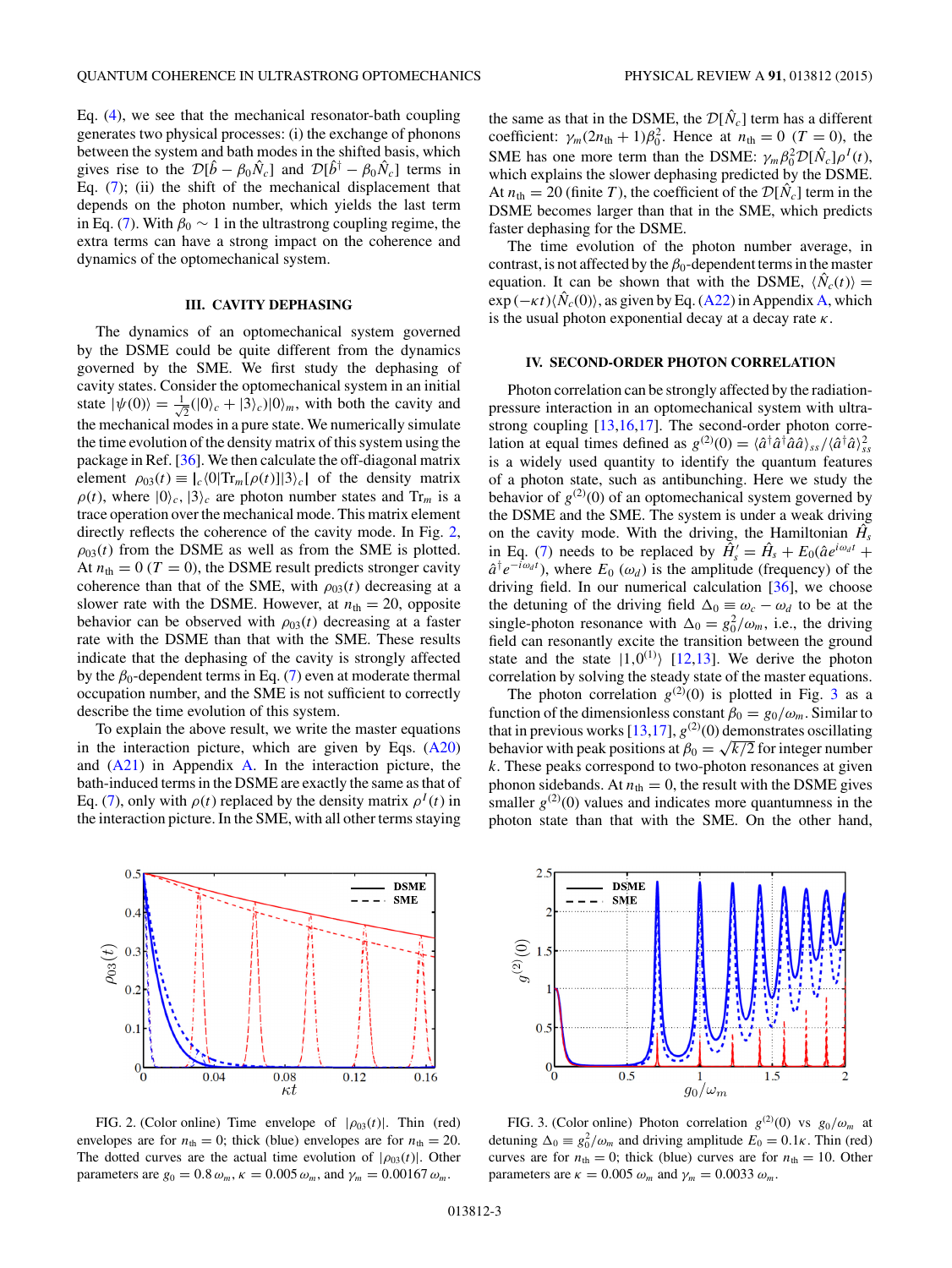<span id="page-3-0"></span>at  $n_{\text{th}} = 10$ ,  $g^{(2)}(0)$  from the DSME is always larger than that from the SME, indicating less antibunching and weaker photon blockade. In particular, in the vicinity of  $\beta_0 = 1.7$ and several other values, the SME gives  $g^{(2)}(0) < 1$ , while the DSME gives an opposite result of  $g^{(2)}(0) > 1$ , which shows that photon blockade does not occur. These numerical results can be explained by our previous analysis of the master equations in the interaction picture, and they also agree with the results for cavity dephasing. Our results imply that in the ultrastrong regime, the second-order photon correlation depends sensitively on the coupling  $\beta_0$  and could be strongly affected by the  $\mathcal{D}[\hat{N}_c]$  term in the DSME.

### **V. TWO-CAVITY ENTANGLEMENT**

Consider an optomechanical system made of two-cavity modes coupling to a common mechanical resonator with the total radiation-pressure interaction  $\hat{H}_{int} = -\sum_{i} g_{i} \hat{a}_{i}^{\dagger} \hat{a}_{i} (\hat{b} + \hat{b}_{i} \hat{b}_{i}^{\dagger})$  $\hat{b}^{\dagger}$ ), where  $g_i$ 's are the coupling constants and  $\hat{a}_i$ 's are the annihilation operators for the cavity modes with  $i = 1, 2$ . Here we study the entanglement between the two-cavity modes. The DSME for this system can be derived as

$$
\frac{d\rho(t)}{dt} = -i[\hat{H}_s, \rho(t)] + \gamma_m(n_{\text{th}} + 1)\mathcal{D}[\hat{b} - \hat{N}_t]\rho(t) \n+ \sum_i \kappa_i \mathcal{D}[\hat{a}_i]\rho(t) + \gamma_m n_{\text{th}} \mathcal{D}[\hat{b}^\dagger - \hat{N}_t]\rho(t) \n+ 4\gamma_m(k_B T/\omega_m)\mathcal{D}[\hat{N}_t]\rho(t),
$$
\n(9)

where  $\hat{H}_s$  is the total Hamiltonian with the interaction  $\hat{H}_{int}$ given above,  $\kappa_i$  is the damping rate of each cavity mode, and  $\hat{N}_t = \beta_1 \hat{N}_{c1} + \beta_2 \hat{N}_{c2}$ , with  $\beta_i = g_i/\omega_m$  and  $\hat{N}_{ci} = \hat{a}_{i\hat{i}}^{\dagger} \hat{a}_{i}$ . The difference between Eq. (9) and Eq. [\(7\)](#page-1-0) is that the  $\hat{N}_t$  terms in the above master equation contain contributions from both cavities. Details of the derivation are presented in Appendix [B.](#page-6-0)

We study the time dependence of the entanglement between the two-cavity modes using the master equations. The system starts with an initial state  $|\varphi(0)\rangle = \frac{1}{\sqrt{2}}$  $\frac{1}{2}$ [(|0)<sub>c1</sub>|1)<sub>c2</sub> +  $|1\rangle_{c1}|0\rangle_{c2}|0\rangle_{m}$ ] with the cavities in a fully entangled state. We characterize the entanglement with the logarithmic nega-tivity [\[37,38\]](#page-7-0):  $E_N(t) = \log_2 ||(\text{Tr}_m[\rho(t)])^{T_A}||$ , where the superscript  $T_A$  denotes the partial transpose of the reduced density matrix  $Tr_m[\rho(t)]$ , and  $\|\hat{o}\|$  denotes the trace norm of the matrix  $\hat{o}$ . The logarithmic negativity  $E_N(t)$  is plotted in Fig. 4. For equal coupling strength  $\beta_{1,2} = 1.5$ , the results from the DSME and from the SME are exactly the same and without oscillations in the amplitudes. This is because  $\hat{N}_t = \beta_1(\hat{N}_{c1} + \hat{N}_{c2})$  at equal coupling, proportional to the total photon number in the cavities, and our initial state is in a superposition of two states  $|0\rangle_{c1}|1\rangle_{c2}$  and  $|1\rangle_{c1}|0\rangle_{c2}$ , which have equal total photon number. Hence, the  $N_t$ -dependent terms in the master equations generate equal phase fluctuations on these two states, and they induce no extra dephasing in this special case. However, when the couplings are different, e.g., for  $\beta_1 = 1.5$ and  $\beta_2 = 0.5$ , the DSME and the SME give different results. At  $n_{\text{th}} = 20$ ,  $E_N(t)$  derived from the DSME decays faster than that from the SME, similar to the behavior of cavity dephasing shown in Fig. [2,](#page-2-0) due to the larger  $\mathcal{D}[\hat{N}_t]$  terms in the DSME. This indicates that the mechanical noise is transferred to the



FIG. 4. (Color online) Time envelope of  $E_N(t)$ . Thin (red) curve is for  $\beta_{1,2} = 1.5$ ; thick (blue) curves are for  $\beta_1 = 1.5$  and  $\beta_2 = 0.5$ . The dotted curves are the actual time evolution of  $E_N(t)$ . Other parameters are  $\kappa_{1,2} = 0.005 \omega_m$ ,  $\gamma_m = 0.00167 \omega_m$ , and  $n_{\text{th}} = 20$ .

cavity modes via the optomechanical coupling and degrades the entanglement. Note that although the time envelopes in Figs. [2](#page-2-0) and 4 all show exponential decay, their time scales and detailed behaviors are quite different. The similarity in the time envelopes is due to the forms of the dissipative terms in the master equations, which induce this generic behavior in both cavity dephasing and entanglement.

# **VI. CONCLUSIONS**

To summarize, we study quantum coherence in an optomechanical system in the ultrastrong coupling regime with a dressed-state master equation approach. Compared with the standard approach, our master equation takes into account the modification of the eigenstates due to the optomechanical coupling between the cavity and the mechanical modes, and it predicts different behaviors in cavity dephasing, secondorder photon correlation, and two-cavity entanglement. Our results show that ultrastrong light-matter interaction can play a significant role in the open system dynamics of an optomechanical system. This work could be useful for future studies of nonlinear optical effects in optomechanical systems.

### **ACKNOWLEDGMENTS**

D.H. and L.T. are supported by the DARPA ORCHID program through AFOSR, the National Science Foundation under Award No. NSF-DMR-0956064, and the NSF-COINS program under Grant No. NSF-EEC-0832819. J.Q.L. is supported by the JSPS Foreign Postdoctoral Fellowship under No. P12503. H.S.G. acknowledges support from the MOST in Taiwan under Grants No. 100-2112-M-002-003-MY3 and No. 103-2112-M-002-003-MY3, from the National Taiwan University under Grants No. NTU-ERP-103R891400 and No. NTU-ERP-103R891402, and from the focus group program of the National Center for Theoretical Sciences, Taiwan.

# **APPENDIX A: DSME FOR A SINGLE-CAVITY SYSTEM**

In this Appendix, we present details of the derivation of the DSME given in Eq. [\(7\)](#page-1-0). The coupling between the system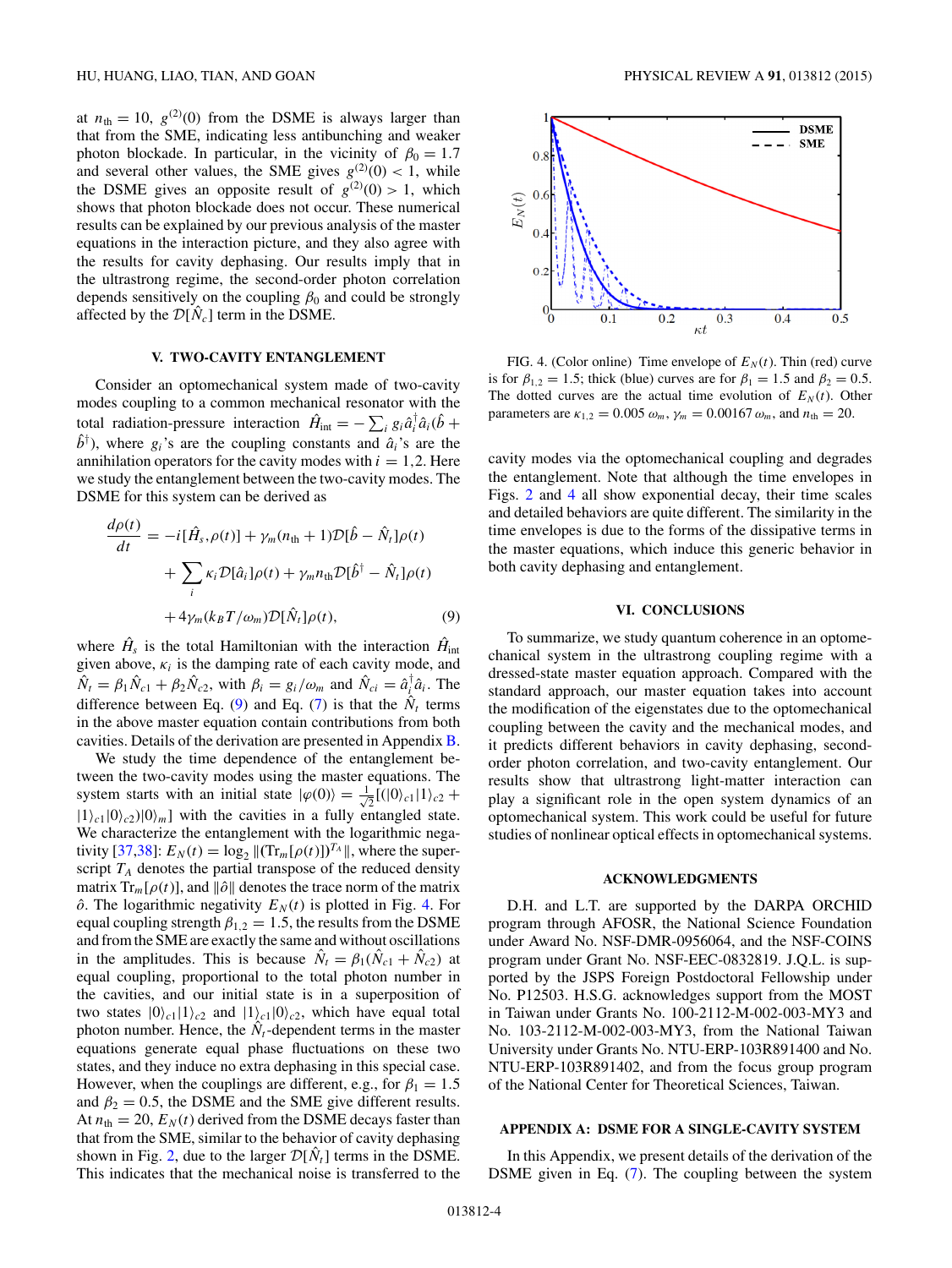<span id="page-4-0"></span>and the bath modes can be described by the Hamiltonian  $\hat{H}_{b}^{I} = \hat{H}_{cb}^{I} + \hat{H}_{mb}^{I}$  in the interaction picture with the cavitybath coupling  $\hat{H}_{cb}^I$  given by Eq. [\(3\)](#page-1-0) and the mechanical mode-bath coupling  $\hat{H}_{mb}^I$  given by Eq. [\(4\)](#page-1-0), respectively. Under the Born-Markov approximation, the master equation for the reduced density matrix  $\rho^{I}(t)$  of the optomechanical system in the interaction picture can be derived as  $[31-34]$ 

$$
\frac{d\rho^I(t)}{dt} = -\int_0^\infty ds \operatorname{Tr}_b\big[\hat{H}_b^I(t),\n\times \big[\hat{H}_b^I(t-s), \rho^I(t) \otimes \rho_c \otimes \rho_m\big]\big],\n\quad (A1)
$$

where  $Tr_b$  denotes the trace operation over the bath modes, and  $\rho_c$  ( $\rho_m$ ) is the density matrix of the cavity (mechanical) bath modes in their thermal state. As the cavity bath and the mechanical bath are independent from each other, the above master equation can be written as

$$
\frac{d\rho^I(t)}{dt} = \mathcal{L}_c^I \rho^I(t) + \mathcal{L}_m^I \rho^I(t),\tag{A2}
$$

where  $\mathcal{L}_{c}^{I}$  and  $\mathcal{L}_{m}^{I}$  are superoperators acting on the density matrix of the system. By applying the rotating wave approximation (RWA) to remove fast oscillating terms such as the  $e^{\pm 2i\omega_c t}$  terms, the cavity bath contribution becomes

$$
\mathcal{L}_c^I \rho^I(t) = \int_0^\infty ds \, \mathcal{R}_-(s) \hat{a}^\dagger(t-s) \rho^I(t) \hat{a}(t)
$$
  

$$
- \int_0^\infty ds \, \mathcal{R}_-(s) \hat{a}(t) \hat{a}^\dagger(t-s) \rho^I(t)
$$
  

$$
+ \int_0^\infty ds \, \mathcal{R}_+(s) \hat{a}(t-s) \rho^I(t) \hat{a}^\dagger(t)
$$
  

$$
- \int_0^\infty ds \, \mathcal{R}_+(s) \hat{a}^\dagger(t) \hat{a}(t-s) \rho^I(t)
$$
  

$$
+ \text{H.c.}, \qquad (A3)
$$

with bath correlation functions defined as

$$
\mathcal{R}_{-}(s) = \text{Tr}_{b}[\hat{\Gamma}_{c}^{\dagger}(t)\hat{\Gamma}_{c}(t-s)\rho_{c}],
$$
  
\n
$$
\mathcal{R}_{+}(s) = \text{Tr}_{b}[\hat{\Gamma}_{c}(t)\hat{\Gamma}_{c}^{\dagger}(t-s)\rho_{c}].
$$
\n(A4)

For the mechanical bath, we have

$$
\mathcal{L}_m^I \rho^I(t) = \int_0^\infty ds \, \mathcal{R}_m(s) \hat{X}(t-s) \rho^I(t) \hat{X}(t)
$$

$$
- \int_0^\infty ds \, \mathcal{R}_m(s) \hat{X}(t) \hat{X}(t-s) \rho^I(t) + \text{H.c.}, \tag{A5}
$$

with the time-dependent operators

$$
\hat{X}(t) = \hat{b}(t) + \hat{b}^{\dagger}(t),
$$
  
\n
$$
\hat{X}_{\Gamma}(t) = \hat{\Gamma}_m(t) + \hat{\Gamma}_m^{\dagger}(t),
$$
\n(A6)

and the correlation function for the mechanical bath

$$
\mathcal{R}_m(s) = \text{Tr}_b[\hat{X}_{\Gamma}(t)\hat{X}_{\Gamma}(t-s)\rho_m]. \tag{A7}
$$

Below we derive the contributions of the cavity and the mechanical bath modes, respectively.

### **1. Cavity bath contribution**

We first write down the time-dependent operator  $\hat{a}(t)$ . Define the operators

$$
\hat{A}_{j,k}^{(n)} = \sqrt{n} \langle j^{(n-1)} | k^{(n)} \rangle | n-1, j^{(n-1)} \rangle \langle n, k^{(n)} |
$$
 (A8)

and the energy separations  $\Delta_{k,j}^{(n)} = (\varepsilon_{n,k} - \varepsilon_{n-1,j})$  in terms of the eigenenergies  $\varepsilon_{n,k}$ . It can be shown that  $\Delta_{k,j}^{(n)} = \omega_c + (k - \frac{1}{n})$  $j)\omega_m + (1 - 2n)g_0^2/\omega_m$ , including phonon sidebands (*k* −  $j) \omega_m$ . We then have

$$
\hat{a}(t) = \sum_{n,k,j} e^{-i\Delta_{k,j}^{(n)}t} \hat{A}_{j,k}^{(n)}.
$$
 (A9)

The cavity bath contribution to the DSME can be derived from Eq. (A3). With  $\hat{\Gamma}_c(t) = \sum_j g_{cj} e^{-i\omega_{cj}t} \hat{c}_{cj}$ ,

$$
\mathcal{R}_{-}(s) = \sum_{j} |g_{cj}|^2 n(\omega_{cj}, T) e^{i\omega_{cj}s},
$$
  

$$
\mathcal{R}_{+}(s) = \sum_{j} |g_{cj}|^2 [n(\omega_{cj}, T) + 1] e^{-i\omega_{cj}s},
$$
 (A10)

where  $n(\omega_{ci}, T)$  is the average occupation number of the corresponding bath mode. Because  $\omega_c \gg \omega_m$ , we assume that the cavity bath spectral density defined as  $J_c(\omega) =$  $\sum_j |g_{cj}|^2 \delta(\omega - \omega_{cj})$  is slowly varying near  $\omega = \omega_c$ , and can thus be written as  $J_c(\omega) \equiv \frac{\kappa}{2\pi}$  in the full range of the phonon sidebands. Hence,

$$
\int_0^\infty ds \, e^{i\Delta_{k,j}^{(n)} \cdot s} \mathcal{R}_+(s) \approx \frac{\kappa}{2} [n(\omega_c, T) + 1] \approx \frac{\kappa}{2},
$$
  

$$
\int_0^\infty ds \, e^{-i\Delta_{k,j}^{(n)} \cdot s} \mathcal{R}_-(s) \approx \frac{\kappa}{2} n(\omega_c, T) \approx 0,
$$
 (A11)

where the thermal photon number at the cavity frequency  $n(\omega_c, T) \approx 0$ . The cavity bath contribution is hence

$$
\mathcal{L}_{c}^{I} \rho^{I}(t) = \frac{\kappa}{2} \sum_{k,j,n,l,i,r} \left\{ 2 \left[ e^{-i \Delta_{k,j}^{(n)}} t \hat{A}_{j,k}^{(n)} \right] \rho^{I}(t) \left[ e^{i \Delta_{l,i}^{(r)}} t \hat{A}_{i,l}^{(r)} \right] - \left[ e^{i \Delta_{l,i}^{(r)}} t \hat{A}_{i,l}^{(r)} \right] \left[ e^{-i \Delta_{k,j}^{(n)}} t \hat{A}_{j,k}^{(n)} \right] \rho^{I}(t) - \rho^{I}(t) \left[ e^{i \Delta_{l,i}^{(r)}} t \hat{A}_{i,l}^{(r)} \right] \left[ e^{-i \Delta_{k,j}^{(n)}} t \hat{A}_{j,k}^{(n)} \right] \right\}, \tag{A12}
$$

which is simply  $\mathcal{L}_{c}^{I} \rho^{I}(t) = \kappa \mathcal{D}[\hat{a}(t)] \rho^{I}(t)$ . Here  $\mathcal{D}[\hat{o}]\rho(t) = \frac{1}{2} [\partial \hat{a}(t)\hat{a}^{\dagger} - \hat{a}^{\dagger} \hat{a}(t) - \rho(t)\hat{a}^{\dagger} \hat{a}]$  is the Lindblad superprese- $\frac{1}{2} [2 \partial \rho(t) \partial^{\dagger} - \partial^{\dagger} \partial \rho(t) - \rho(t) \partial^{\dagger} \partial]$  is the Lindblad superoperator for operator  $\hat{o}$ . Under the RWA, the fast oscillating terms in this expression can be omitted from the above equation.

By transforming Eq.  $(A12)$  to the Schrödinger picture, the cavity bath contribution can be simplified as

$$
\mathcal{L}_c \rho(t) = \kappa \mathcal{D}[\hat{a}] \rho(t), \tag{A13}
$$

where  $\mathcal{L}_c$  is a superoperator acting on the density matrix of the system modes in the Schrödinger picture,  $\rho(t) =$  $e^{-i\hat{H}_s t} \rho^I(t) e^{i\hat{H}_s t}$ . The time-dependent factors in this superoperator are canceled due to the transformation  $e^{-i\hat{H}_s t}$ . Equation (A13) has exactly the same form as the cavity bath contribution in a standard master equation.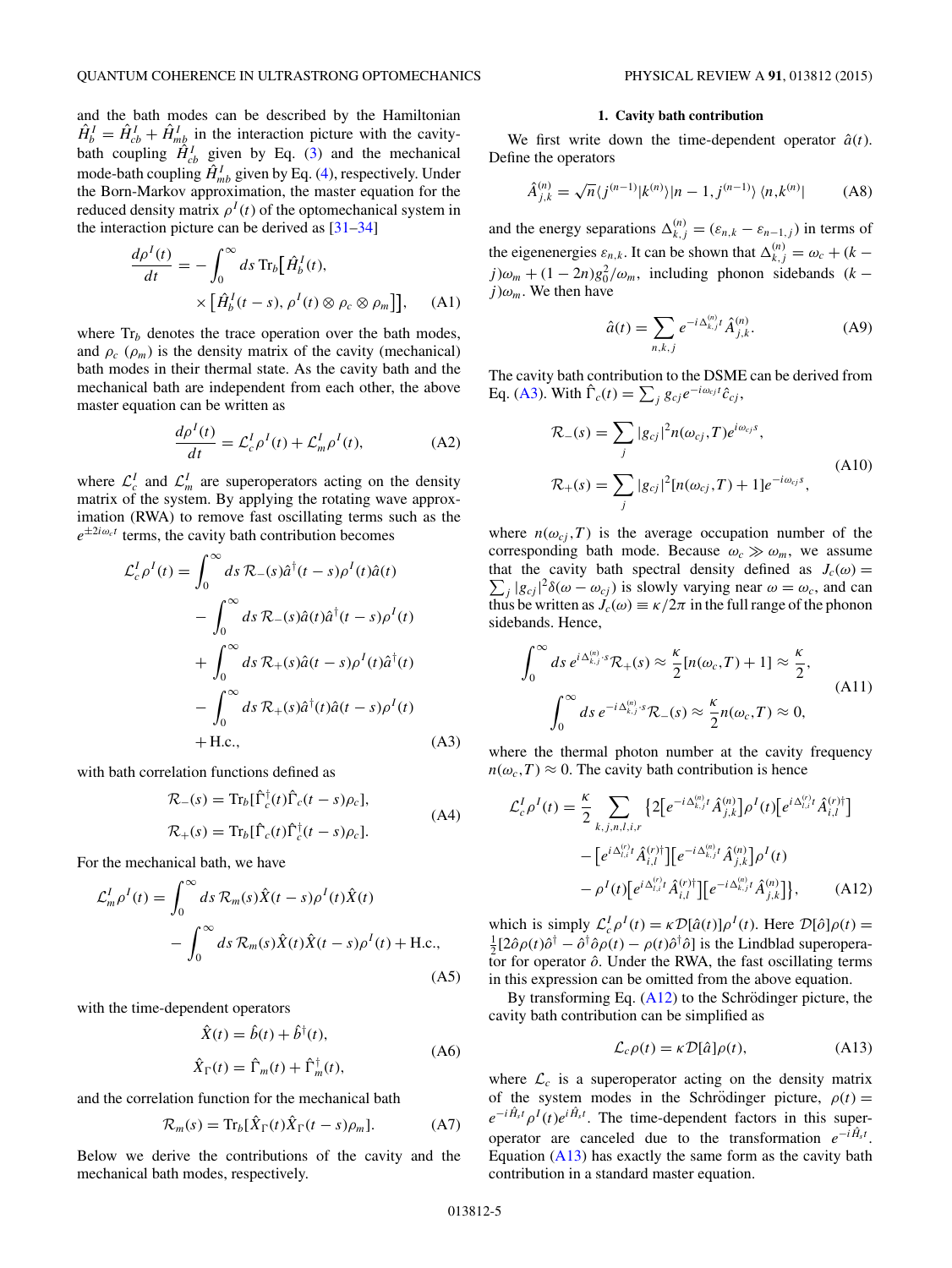### **2. Mechanical bath contribution**

<span id="page-5-0"></span>The time-dependent operator  $\hat{b}(t)$  can be decomposed in the eigenbasis as

$$
\hat{b}(t) = \sum_{n,j} [\sqrt{j}e^{-i\omega_m t} |n,(j-1)^{(n)}\rangle\langle n,j^{(n)}|
$$
  
+  $\beta_0 n |n,j^{(n)}\rangle\langle n,j^{(n)}|]$ , (A14)

which can be simplified to give Eq. [\(6\)](#page-1-0). Using the expression  $\hat{\Gamma}_m(t) = \sum_j g_{mj} e^{-i\omega_{mj}t} \hat{c}_{mj}$ , we derive the correlation function  $\mathcal{R}_m(s)$  defined in Eq. [\(A7\)](#page-4-0) as

$$
\mathcal{R}_m(s) = \sum_j |g_{mj}|^2 n(\omega_{mj}, T) e^{i\omega_{mj}s} + \sum_j |g_{mj}|^2 [n(\omega_{mj}, T) + 1] e^{-i\omega_{mj}s}, \quad (A15)
$$

where  $n(\omega_{mi}, T)$  is the thermal occupation number of bath mode  $\hat{c}_{mj}$ . We assume that the spectral density of the mechanical bath  $J_m(\omega) = \sum_j |g_{mj}|^2 \delta(\omega - \omega_{mj})$  is Ohmic and takes the form of  $J_m(\omega) = \frac{\gamma_m^{\omega} \omega}{2\pi \omega_m}$  in the continuum limit of bath frequency. Here  $\gamma_m = 2\pi J_m(\omega_m)$  is the mechanical damping rate. Note that for an Ohmic spectral density, the correlation function in Eq.  $(A15)$  can be converted to the familiar form in Ref. [\[35\]](#page-7-0) with

$$
\mathcal{R}_m(s) = \frac{\gamma_m}{2\omega_m} \int_{-\infty}^{\infty} \frac{d\omega}{2\pi} \omega e^{-i\omega \cdot s} [\coth(\omega/2k_B T) + 1], \text{ (A16)}
$$

where we have applied the relation  $n(-\omega,T) = -[n(\omega,T) +$ 1]. Similar to the calculation for the cavity bath in Sec. A 1, we find

$$
\int_0^\infty ds \, e^{i\omega_m s} \mathcal{R}_m(s) = \frac{\gamma_m}{2} (n_{\text{th}} + 1),
$$

$$
\int_0^\infty ds \, e^{-i\omega_m s} \mathcal{R}_m(s) = \frac{\gamma_m}{2} n_{\text{th}}, \tag{A17}
$$

$$
\int_0^\infty ds \, \mathcal{R}_m(s) = \frac{\gamma_m}{2} \left( \frac{k_B T}{\omega_m} \right),
$$

where  $n_{\text{th}} \equiv n(\omega_m, T)$  is the thermal phonon number at the mechanical resonance.

Using this result and applying the RWA to omit the fast oscillating terms, we derive the mechanical bath contribution to the DSME:

$$
\mathcal{L}_m^I \rho^I(t) = \gamma_m (n_{\text{th}} + 1) \mathcal{D}[\hat{b} - \beta_0 \hat{N}_c] \rho^I(t)
$$
  
+  $\gamma_m n_{\text{th}} \mathcal{D}[\hat{b}^\dagger - \beta_0 \hat{N}_c] \rho^I(t)$   
+  $4 \gamma_m \left(\frac{k_B T}{\omega_m}\right) \beta_0^2 \mathcal{D}[\hat{N}_c] \rho^I(t).$  (A18)

With Eq. [\(6\)](#page-1-0),  $e^{-i\hat{H}_s t}(\hat{b} - \beta_0 \hat{N}_c)e^{i\hat{H}_s t} = e^{i\omega_m t}(\hat{b} - \beta_0 \hat{N}_c)$ . The mechanical bath contribution in the Schrödinger picture,  $\mathcal{L}_m \rho(t)$ , has exactly the same form as that of Eq. (A18) with the replacement  $\rho^I(t) \to \rho(t)$ .

#### **3. Master equations**

Here we summarize the equations derived in the previous subsections. In the Schrödinger picture, the DSME has the form

$$
\frac{d\rho(t)}{dt} = -i[\hat{H}_s, \rho(t)] + \mathcal{L}_c \rho(t) + \mathcal{L}_m \rho(t), \quad (A19)
$$

with  $\mathcal{L}_c \rho(t)$  and  $\mathcal{L}_m \rho(t)$  given by Eqs. [\(A13\)](#page-4-0) and (A18), respectively. Written explicitly in terms of the system operators, we obtain the master equation given by Eq. [\(7\)](#page-1-0). In the interaction picture, the DSME becomes

$$
\frac{d\rho^{I}(t)}{dt} = \kappa \mathcal{D}[\hat{a}(t)]\rho^{I}(t) \n+ \gamma_{m}(n_{\text{th}} + 1)\mathcal{D}[\hat{b} - \beta_{0}\hat{N}_{c}]\rho^{I}(t) \n+ \gamma_{m}n_{\text{th}}\mathcal{D}[\hat{b}^{\dagger} - \beta_{0}\hat{N}_{c}]\rho^{I}(t) \n+ 4\gamma_{m}\left(\frac{k_{B}T}{\omega_{m}}\right)\beta_{0}^{2}\mathcal{D}[\hat{N}_{c}]\rho(t), \qquad (A20)
$$

which contains fast oscillating terms with frequency  $O(\omega_m)$ generated by the phonon sidebands. These terms can be omitted under the RWA.

The SME in the Schrödinger picture, often seen in the literature, is given by Eq. [\(8\)](#page-1-0). Applying the transformation  $\rho^I(t) = e^{i\hat{H}_s t} \rho(t) e^{-i\hat{H}_s t}$  and omitting the fast oscillating terms including  $e^{\pm i \omega_m t}$ , the SME in the interaction picture becomes

$$
\frac{d\rho^{I}(t)}{dt} = \kappa \mathcal{D}[\hat{a}(t)]\rho^{I}(t)
$$
  
+  $\gamma_{m}(n_{\text{th}} + 1)\mathcal{D}[\hat{b} - \beta_{0}\hat{N}_{c}]\rho^{I}(t)$   
+  $\gamma_{m}n_{\text{th}}\mathcal{D}[\hat{b}^{\dagger} - \beta_{0}\hat{N}_{c}]\rho^{I}(t)$   
+  $\gamma_{m}(2n_{\text{th}} + 1)\beta_{0}^{2}\mathcal{D}[\hat{N}_{c}]\rho^{I}(t).$  (A21)

Note that we have used Eq. [\(6\)](#page-1-0) and the RWA in deriving this master equation. The difference between Eq.  $(A20)$ and Eq.  $(A21)$  is in the last term of the master equation, which corresponds to photon dephasing. The difference is proportional to  $\gamma_m[4(\frac{k_BT}{\omega_m})-2n_{\text{th}}-1]\beta_0^2$ , and it originates from the mechanical bath modes. Because of the strong coupling between the cavity and the mechanical modes, the mechanical noise is transferred to the cavity mode and induces photon dephasing. At high temperature with  $k_B T \gg \omega_m$ , the DSME predicts more serious dephasing than the SME, whereas at low temperature, the DSME in Eq. (A20) predicts slower dephasing than the SME. We want to note that the master equations here are all based on the bath correlation function given by Eq.  $(A16)$ , which corresponds to a white noise spectrum on the mechanical mode at high temperature.

#### **4. Analytical solutions of operator averages**

With the DSME given above, the time evolution of some operators can be solved analytically. For the photon number operator  $\hat{N}_c$ ,

$$
\frac{d\langle \hat{N}_c \rangle}{dt} = -\kappa \langle \hat{N}_c \rangle, \tag{A22}
$$

which yields the solution  $\langle \hat{N}_c(t) \rangle = e^{-\kappa t} \langle \hat{N}_c(0) \rangle$ . This result is exactly the same as the time evolution given by the SME, i.e., the dynamics of the photon number operator is not affected by our approach. This is because  $\hat{N}_c$  commutes with both  $\hat{H}_s$  and the extra dephasing term (the last term) in the DSME.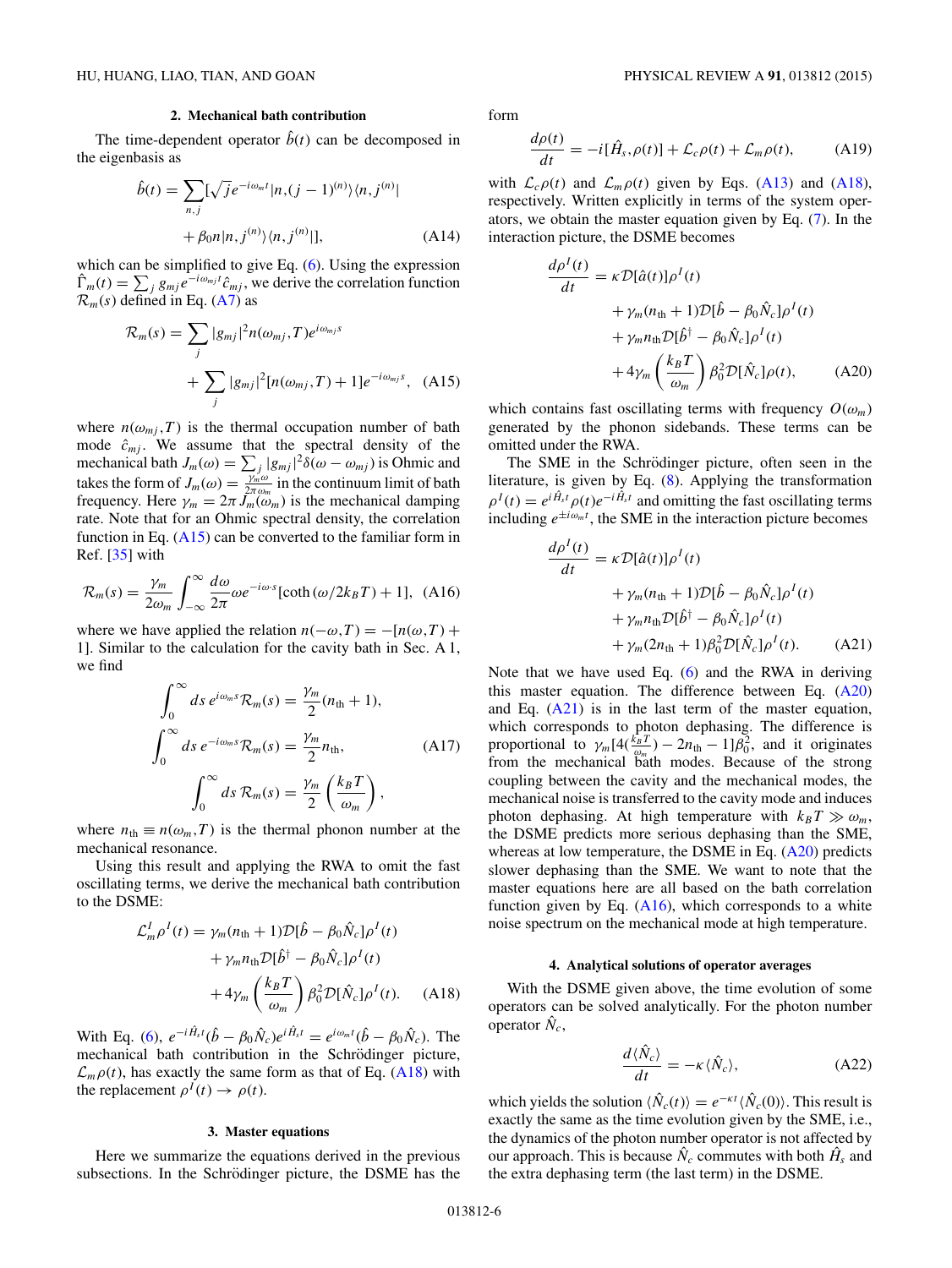<span id="page-6-0"></span>Similarly, for the annihilation operator of the mechanical mode *b*,

$$
\frac{d\langle \hat{b} \rangle}{dt} = -i\omega_m(\langle \hat{b} \rangle - \beta_0 \langle \hat{N}_c \rangle) - \frac{\gamma_m}{2}(\langle \hat{b} \rangle - \beta_0 \langle \hat{N}_c \rangle), \quad \text{(A23)}
$$

which depends on the photon number average  $\langle \hat{N}_c \rangle$ . Combining Eq. [\(A22\)](#page-5-0) and Eq. (A24), we derive

$$
\langle \hat{b}(t) \rangle = e^{-i\omega_m t - \frac{\gamma_m}{2}t} \langle \hat{b}(0) \rangle
$$
  
+ 
$$
\frac{i g_0 + \beta_0 \gamma_m/2}{i\omega_m + \gamma_m/2 - \kappa} (e^{-\kappa t} - e^{-i\omega_m t - \frac{\gamma_m}{2}t}) \langle \hat{N}_c(0) \rangle,
$$
  
(A24)

which depends on the initial cavity photon number, but it is independent of the thermal temperature of the mechanical bath.

# **APPENDIX B: DSME FOR A TWO-CAVITY SYSTEM**

In this section, we derive the DSME given by Eq.  $(9)$  for two-cavity modes coupling to a common mechanical mode. The total Hamiltonian of this system can be written as

$$
\hat{H}_s = \sum_{i=1,2} \omega_{ci} \hat{a}_i^\dagger \hat{a}_i + \omega_m \hat{b}^\dagger \hat{b} - \sum_{i=1,2} g_i \hat{a}_i^\dagger \hat{a}_i (\hat{b}^\dagger + \hat{b}), \quad \text{(B1)}
$$

where  $\hat{a}_i$  is the annihilation operator for the *i*th cavity mode,  $\omega_{ci}$  is its frequency, and  $g_i$  is the coupling constant between cavity  $\hat{a}_i$  and the mechanical mode. The eigenstates of this Hamiltonian are

$$
|n_1, n_2, k^{(n_1, n_2)}\rangle = |n_1\rangle_{c1} |n_2\rangle_{c2} e^{\langle \sum_i n_i \beta_i \rangle (\hat{b}^\dagger - \hat{b})} |k\rangle_m, \quad (B2)
$$

with  $\beta_i = g_i/\omega_m$ . The corresponding eigenenergies are

$$
\varepsilon_{n_1,n_2,k} = n_1 \omega_{c1} + n_2 \omega_{c2} + k \omega_m - (n_1 \beta_1 + n_2 \beta_2)^2 \omega_m.
$$
 (B3)

To derive the DSME, we consider the time-dependent operators  $\hat{b}(t)$  and  $\hat{a}_i(t)$ . For the mechanical mode,

$$
\hat{b}(t) = e^{i\hat{H}_{s}t} \hat{b} e^{-i\hat{H}_{s}t} = e^{-i\omega_{m}t} (\hat{b} - \hat{N}_{t}) + \hat{N}_{t}
$$
 (B4)

with the effective number operator defined as

$$
\hat{N}_t = \beta_1 \hat{a}_1^\dagger \hat{a}_1 + \beta_2 \hat{a}_2^\dagger \hat{a}_2. \tag{B5}
$$

For the cavity mode,  $\hat{a}_i(t) = e^{i\hat{H}_s t} \hat{a}_i e^{-i\hat{H}_s t}$ , including many phonon sidebands. We use the same assumptions as that in Appendix  $\overline{A}$ , i.e., the cavity spectral density is smooth in the entire range of the phonon sidebands, and the mechanical bath is Ohmic. By applying the same procedure as that in Appendix  $\overline{A}$ , the DSME in Eq. [\(9\)](#page-3-0) can be derived.

- [1] [M. Aspelmeyer, T. J. Kippenberg, and F. Marquardt,](http://dx.doi.org/10.1103/RevModPhys.86.1391) Rev. Mod. Phys. **[86](http://dx.doi.org/10.1103/RevModPhys.86.1391)**, [1391](http://dx.doi.org/10.1103/RevModPhys.86.1391) [\(2014\)](http://dx.doi.org/10.1103/RevModPhys.86.1391).
- [2] Y. Chen, [J. Phys. B: At. Mol. Opt. Phys.](http://dx.doi.org/10.1088/0953-4075/46/10/104001) **[46](http://dx.doi.org/10.1088/0953-4075/46/10/104001)**, [104001](http://dx.doi.org/10.1088/0953-4075/46/10/104001) [\(2013\)](http://dx.doi.org/10.1088/0953-4075/46/10/104001).
- [3] A. D. O'Connell, M. Hofheinz, M. Ansmann, R. C. Bialczak, M. Lenander, E. Lucero, M. Neeley, D. Sank, H. Wang, [M. Weides, J. Wenner, J. M. Martinis, and A. N. Cleland,](http://dx.doi.org/10.1038/nature08967) Nature (London) **[464](http://dx.doi.org/10.1038/nature08967)**, [697](http://dx.doi.org/10.1038/nature08967) [\(2010\)](http://dx.doi.org/10.1038/nature08967).
- [4] S. Gröblacher, K. Hammerer, M. R. Vanner, and M. Aspelmeyer, [Nature \(London\)](http://dx.doi.org/10.1038/nature08171) **[460](http://dx.doi.org/10.1038/nature08171)**, [724](http://dx.doi.org/10.1038/nature08171) [\(2009\)](http://dx.doi.org/10.1038/nature08171).
- [5] J. D. Teufel, D. Li, M. S. Allman, K. Cicak, A. J. Sirois, J. D. Whittaker, and R. W. Simmonds, [Nature \(London\)](http://dx.doi.org/10.1038/nature09898) **[471](http://dx.doi.org/10.1038/nature09898)**, [204](http://dx.doi.org/10.1038/nature09898) [\(2011\)](http://dx.doi.org/10.1038/nature09898).
- [6] J. Chan, T. P. Mayer Alegre, A. H. Safavi-Naeini, J. T. Hill, A. Krause, S. Gröblacher, M. Aspelmeyer, and O. Painter, [Nature \(London\)](http://dx.doi.org/10.1038/nature10461) **[478](http://dx.doi.org/10.1038/nature10461)**, [89](http://dx.doi.org/10.1038/nature10461) [\(2011\)](http://dx.doi.org/10.1038/nature10461).
- [7] N. Brahms, T. Botter, S. Schreppler, D. W. C. Brooks, and D. M. Stamper-Kurn, [Phys. Rev. Lett.](http://dx.doi.org/10.1103/PhysRevLett.108.133601) **[108](http://dx.doi.org/10.1103/PhysRevLett.108.133601)**, [133601](http://dx.doi.org/10.1103/PhysRevLett.108.133601) [\(2012\)](http://dx.doi.org/10.1103/PhysRevLett.108.133601).
- [8] E. Verhagen, S. Deléglise, S. Weis, A. Schliesser, and T. J. Kippenberg, [Nature \(London\)](http://dx.doi.org/10.1038/nature10787) **[482](http://dx.doi.org/10.1038/nature10787)**, [63](http://dx.doi.org/10.1038/nature10787) [\(2012\)](http://dx.doi.org/10.1038/nature10787).
- [9] F. Massel, S. U. Cho, J.-M. Pirkkalainen, P. J. Hakonen, T. T. Heikkilä, and M. A. Sillanpää, [Nat. Commun.](http://dx.doi.org/10.1038/ncomms1993) [3](http://dx.doi.org/10.1038/ncomms1993), [987](http://dx.doi.org/10.1038/ncomms1993) [\(2012\)](http://dx.doi.org/10.1038/ncomms1993).
- [10] K. Stannigel, P. Rabl, A. S. Sørensen, P. Zoller, and M. D. Lukin, [Phys. Rev. Lett.](http://dx.doi.org/10.1103/PhysRevLett.105.220501) **[105](http://dx.doi.org/10.1103/PhysRevLett.105.220501)**, [220501](http://dx.doi.org/10.1103/PhysRevLett.105.220501) [\(2010\)](http://dx.doi.org/10.1103/PhysRevLett.105.220501).
- [11] L. Tian, [Ann. Phys. \(Berlin\)](http://dx.doi.org/10.1002/andp.201400116) (2014), see also [arXiv:1407.3035.](http://arxiv.org/abs/arXiv:1407.3035)
- [12] [U. Akram, N. Kiesel, M. Aspelmeyer, and G. J. Milburn,](http://dx.doi.org/10.1088/1367-2630/12/8/083030) New J. Phys. **[12](http://dx.doi.org/10.1088/1367-2630/12/8/083030)**, [083030](http://dx.doi.org/10.1088/1367-2630/12/8/083030) [\(2010\)](http://dx.doi.org/10.1088/1367-2630/12/8/083030).
- [13] P. Rabl, [Phys. Rev. Lett.](http://dx.doi.org/10.1103/PhysRevLett.107.063601) **[107](http://dx.doi.org/10.1103/PhysRevLett.107.063601)**, [063601](http://dx.doi.org/10.1103/PhysRevLett.107.063601) [\(2011\)](http://dx.doi.org/10.1103/PhysRevLett.107.063601).
- [14] A. Nunnenkamp, K. Børkje, and S. M. Girvin, *[Phys. Rev. Lett.](http://dx.doi.org/10.1103/PhysRevLett.107.063602)* **[107](http://dx.doi.org/10.1103/PhysRevLett.107.063602)**, [063602](http://dx.doi.org/10.1103/PhysRevLett.107.063602) [\(2011\)](http://dx.doi.org/10.1103/PhysRevLett.107.063602).
- [15] J. Q. Liao, H. K. Cheung, and C. K. Law, [Phys. Rev. A](http://dx.doi.org/10.1103/PhysRevA.85.025803) **[85](http://dx.doi.org/10.1103/PhysRevA.85.025803)**, [025803](http://dx.doi.org/10.1103/PhysRevA.85.025803) [\(2012\)](http://dx.doi.org/10.1103/PhysRevA.85.025803).
- [16] A. Kronwald, M. Ludwig, and F. Marquardt, [Phys. Rev. A](http://dx.doi.org/10.1103/PhysRevA.87.013847) **[87](http://dx.doi.org/10.1103/PhysRevA.87.013847)**, [013847](http://dx.doi.org/10.1103/PhysRevA.87.013847) [\(2013\)](http://dx.doi.org/10.1103/PhysRevA.87.013847).
- [17] J. Q. Liao and C. K. Law, [Phys. Rev. A](http://dx.doi.org/10.1103/PhysRevA.87.043809) **[87](http://dx.doi.org/10.1103/PhysRevA.87.043809)**, [043809](http://dx.doi.org/10.1103/PhysRevA.87.043809) [\(2013\)](http://dx.doi.org/10.1103/PhysRevA.87.043809).
- [18] P. Kómár, S. D. Bennett, K. Stannigel, S. J. M. Habraken, P. Rabl, P. Zoller, and M. D. Lukin, [Phys. Rev. A](http://dx.doi.org/10.1103/PhysRevA.87.013839) **[87](http://dx.doi.org/10.1103/PhysRevA.87.013839)**, [013839](http://dx.doi.org/10.1103/PhysRevA.87.013839) [\(2013\)](http://dx.doi.org/10.1103/PhysRevA.87.013839).
- [19] A. Nunnenkamp, K. Børkje, and S. M. Girvin, [Phys. Rev. A](http://dx.doi.org/10.1103/PhysRevA.85.051803) **[85](http://dx.doi.org/10.1103/PhysRevA.85.051803)**, [051803](http://dx.doi.org/10.1103/PhysRevA.85.051803) [\(2012\)](http://dx.doi.org/10.1103/PhysRevA.85.051803).
- [20] X. W. Xu, Y. J. Li, and Y. X. Liu, [Phys. Rev. A](http://dx.doi.org/10.1103/PhysRevA.87.025803) **[87](http://dx.doi.org/10.1103/PhysRevA.87.025803)**, [025803](http://dx.doi.org/10.1103/PhysRevA.87.025803) [\(2013\)](http://dx.doi.org/10.1103/PhysRevA.87.025803).
- [21] A. Kronwald and F. Marquardt, [Phys. Rev. Lett.](http://dx.doi.org/10.1103/PhysRevLett.111.133601) **[111](http://dx.doi.org/10.1103/PhysRevLett.111.133601)**, [133601](http://dx.doi.org/10.1103/PhysRevLett.111.133601) [\(2013\)](http://dx.doi.org/10.1103/PhysRevLett.111.133601).
- [22] [J. Qian, A. A. Clerk, K. Hammerer, and F. Marquardt,](http://dx.doi.org/10.1103/PhysRevLett.109.253601) *Phys.* Rev. Lett. **[109](http://dx.doi.org/10.1103/PhysRevLett.109.253601)**, [253601](http://dx.doi.org/10.1103/PhysRevLett.109.253601) [\(2012\)](http://dx.doi.org/10.1103/PhysRevLett.109.253601).
- [23] U. Akram, W. P. Bowen, and G. J. Milburn, [New J. Phys.](http://dx.doi.org/10.1088/1367-2630/15/9/093007) **[15](http://dx.doi.org/10.1088/1367-2630/15/9/093007)**, [093007](http://dx.doi.org/10.1088/1367-2630/15/9/093007) [\(2013\)](http://dx.doi.org/10.1088/1367-2630/15/9/093007).
- [24] K. W. Murch, K. L. Moore, S. Gupta, and D. M. Stamper-Kurn, [Nat. Phys.](http://dx.doi.org/10.1038/nphys965) **[4](http://dx.doi.org/10.1038/nphys965)**, [561](http://dx.doi.org/10.1038/nphys965) [\(2008\)](http://dx.doi.org/10.1038/nphys965).
- [25] F. Brennecke, S. Ritter, T. Donner, and T. Esslinger, [Science](http://dx.doi.org/10.1126/science.1163218) **[322](http://dx.doi.org/10.1126/science.1163218)**, [235](http://dx.doi.org/10.1126/science.1163218) [\(2008\)](http://dx.doi.org/10.1126/science.1163218).
- [26] A. Xuereb, C. Genes, and A. Dantan, [Phys. Rev. Lett.](http://dx.doi.org/10.1103/PhysRevLett.109.223601) **[109](http://dx.doi.org/10.1103/PhysRevLett.109.223601)**, [223601](http://dx.doi.org/10.1103/PhysRevLett.109.223601) [\(2012\)](http://dx.doi.org/10.1103/PhysRevLett.109.223601).
- [27] T. T. Heikkilä, F. Massel, J. Tuorila, R. Khan, and M. A. Sillanpää, *[Phys. Rev. Lett.](http://dx.doi.org/10.1103/PhysRevLett.112.203603)* **[112](http://dx.doi.org/10.1103/PhysRevLett.112.203603)**, [203603](http://dx.doi.org/10.1103/PhysRevLett.112.203603) [\(2014\)](http://dx.doi.org/10.1103/PhysRevLett.112.203603).
- [28] A. J. Rimberg, M. P. Blencowe, A. D. Armour, and P. D. Nation, [New J. Phys.](http://dx.doi.org/10.1088/1367-2630/16/5/055008) **[16](http://dx.doi.org/10.1088/1367-2630/16/5/055008)**, [055008](http://dx.doi.org/10.1088/1367-2630/16/5/055008) [\(2014\)](http://dx.doi.org/10.1088/1367-2630/16/5/055008).
- [29] X.-Y. Lü, W.-M. Zhang, S. Ashhab, Y. Wu, and F. Nori, Sci. Rep. **[3](http://dx.doi.org/10.1038/srep02943)**, [2943](http://dx.doi.org/10.1038/srep02943) [\(2013\)](http://dx.doi.org/10.1038/srep02943).